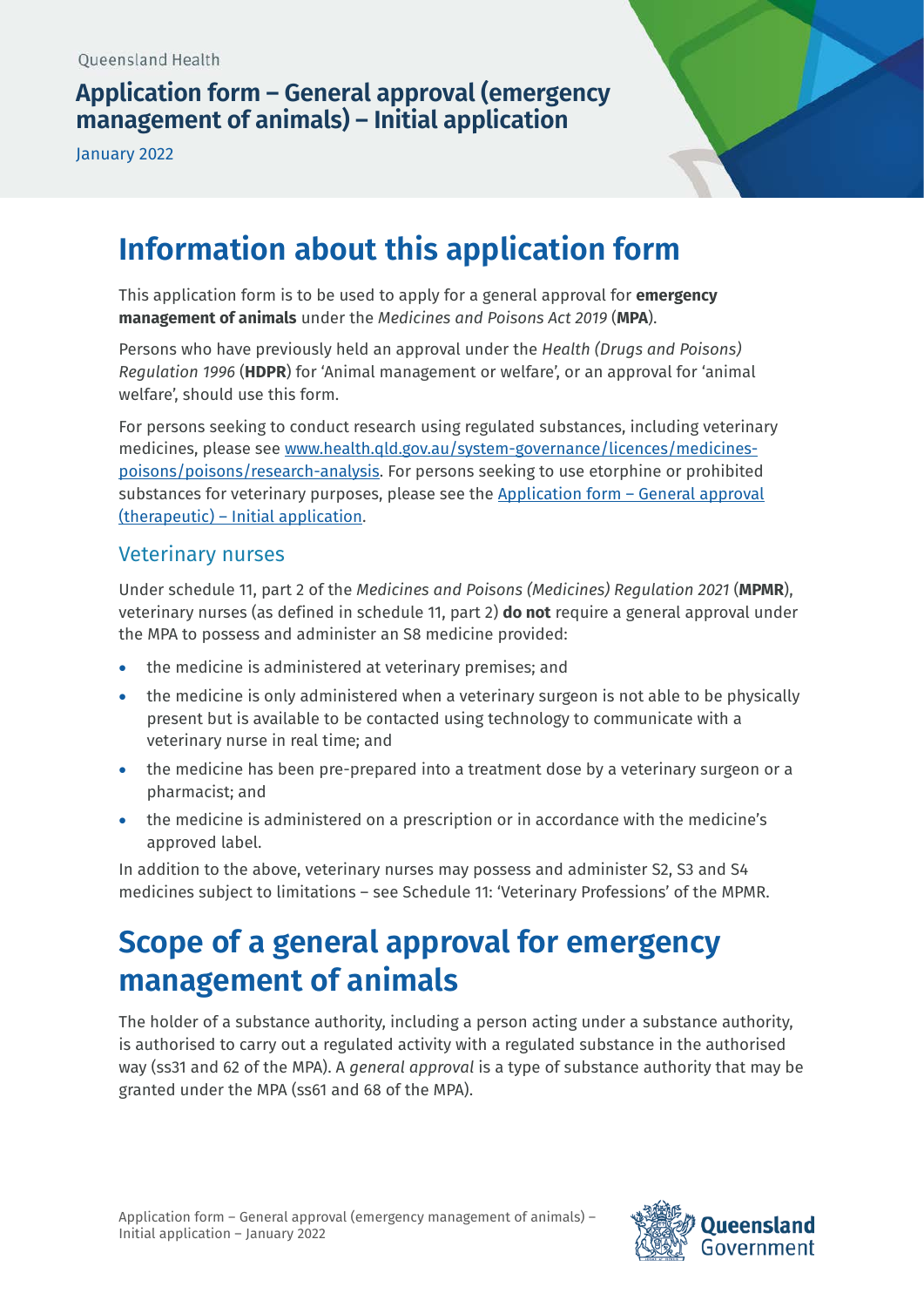## Purpose of general approvals for emergency management of animals

General approvals for emergency management of animals are granted to facilitate the use of medicines either by persons employed by a relevant government organisation or persons employed by, or volunteering for, an animal welfare organisation, specifically for the provision of emergency care and treatment of sick, injured or orphaned animals, in particular:

- a. sedation of animals, for transport to a registered veterinary surgeon for emergency treatment, on an oral prescription or standing order from a registered veterinary surgeon working under the approval (note this **does not** include sedation to facilitate translocation of animals or other non-urgent activities);
- b. euthanasia (including sedation prior to euthanasia) of animals on a prescription or standing order from a registered veterinary surgeon working under the approval.

General approvals for emergency management of animals are not intended to be used in place of registered veterinary surgeons or qualified veterinary nurses for the purposes of cost-saving by an employer or not-for-profit organisation.

Because 'veterinary science', as defined in the *Veterinary Surgeons Act 1936* (Qld), includes the medical or surgical treatment of animals and administering of anaesthetics to animals, entities granted an approval for emergency management of animals cannot charge fees or be rewarded for these activities performed under the approval; to do so would be a breach of section 25M of the *Veterinary Surgeons Act 1936*.

# Authorisation under a general approval for emergency management of animals

A general approval for emergency management of animals authorises the holder (including persons stated in the approval to be acting for the approval holder) to carry out the following regulated activities with the regulated substances (medicines) stated in the approval for the emergency care and treatment of sick, injured or orphaned animals (schedule 16, part 3 of the MPMR):

- 1. A veterinary surgeon working for the approval holder to give a purchase order to buy stock of medicines stated in the approval for a location stated in the approval, and to make a standing order under the approval.
- 2. A senior person at an authorised location (defined in schedule 16, part 3 of the MPMR as the person responsible for daily operations at the location) working for the approval holder, to possess the substances stated in the approval at a location stated in the approval.
- 3. A qualified person<sup>[1](#page-1-0)</sup> working for the approval holder to possess a stock of medicines and administer a medicine on an oral prescription or a standing order from a veterinary surgeon working for the approval holder.

<span id="page-1-0"></span><sup>1</sup> As defined in schedule 16, part 3 of the MPMR: *qualified person* means a person who has either (a) completed a training course approved by the chief executive of Queensland Health (or delegate) about the safe administration of medicines to animals; or (b) skills and knowledge equivalent to the competency the person would achieve by completing the training course mentioned in (a), as stated in writing by a veterinary surgeon.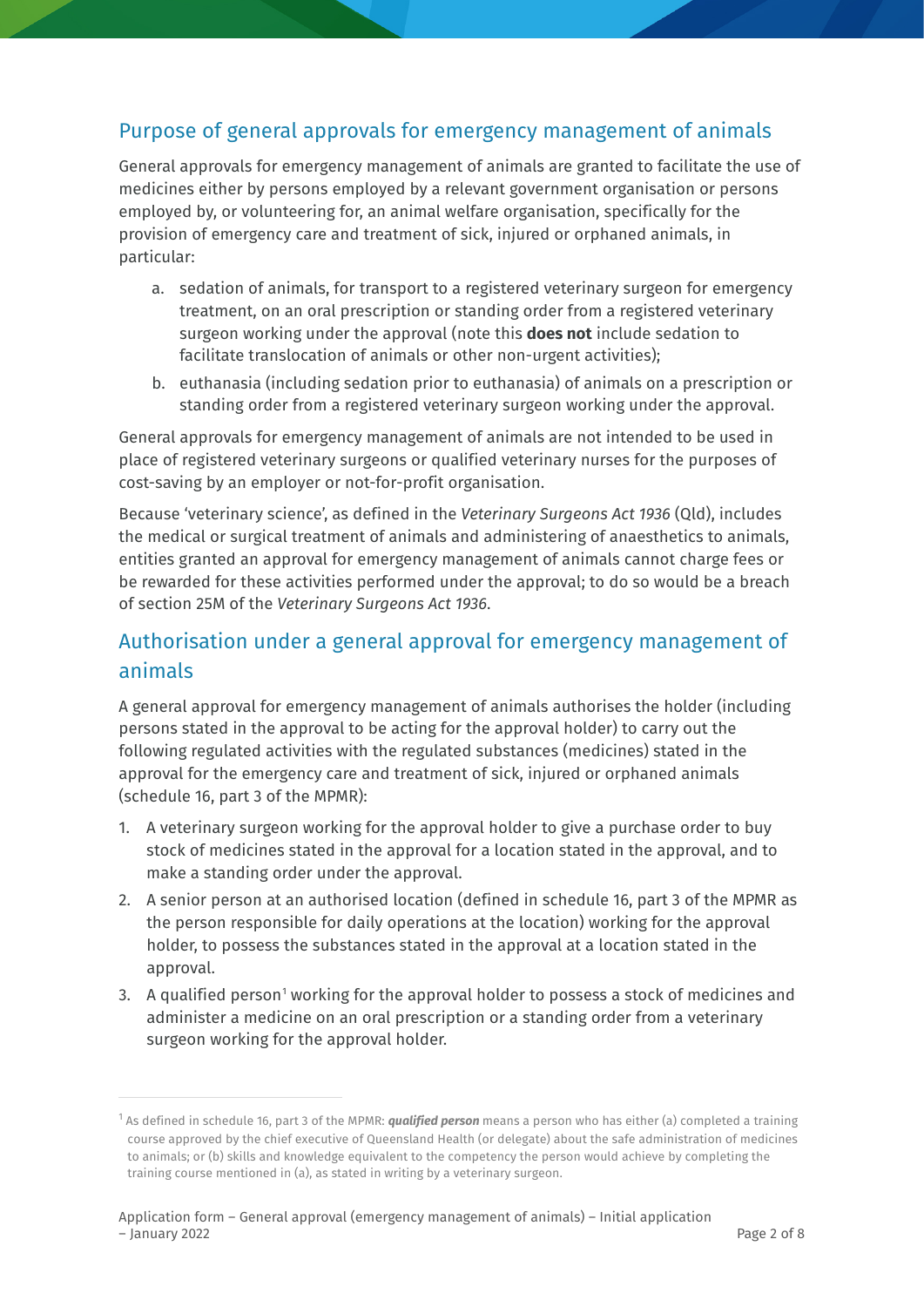4. A person training to become a qualified person for the approval holder, may possess and administer a medicine stated in the approval, under the direct supervision of a registered veterinary surgeon that is working for the approval holder (to the extent necessary for training).

# What this class of approval does not authorise

A general approval for emergency management of animals **does not** authorise:

- the use of any S8 medicines, due to the greater public health risks associated with the use or potential misuse of these medicines; or
- the administration of any medicines without a prescription or standing order (where permitted) from a registered veterinary surgeon.

# **Requirements and conditions**

## Authorised way – section 31 of the MPA

All substance authorities are subject to the requirements and standard conditions specified in the relevant regulation, in this case the MPMR, that applies to that type of substance authority, and any additional or varied conditions specified on the substance authority. These conditions may limit or specify how the regulated activities must be carried out.

Any person carrying out a regulated activity with a regulated substance must do so in the authorised way and a person to whom a substance authority applies must comply with the conditions of the authority. Failure to comply with these requirements may result in regulatory action being taken, including prosecution, which may attract a significant penalty.

# Requirements and standard conditions for general approvals for emergency management of animals

Unless stated otherwise in the approval, the following requirements and standard conditions described in sections 70 and 91 of the MPA and prescribed in the following chapters of the MPMR, apply to general approvals for emergency management of animals:

- chapter 3 of the MPMR 'Standard conditions for substance authorities' part 5 'General approvals', division 3 'Emergency management of animals' and part 6 'All substance authorities'
- chapter 4 of the MPMR 'General requirements for dealings' part 3 'Buying by giving purchase orders', part 6 'Prescribing medicines', part 7 'Making standing orders', part 10 'Administering medicines' and part 11 'Disposing of waste from diversion-risk medicines' and
- chapter 8 of the MPMR 'Offences' part 2 'Secure storage systems', part 4 'Recording and keeping information', and part 5 'Reporting particular matters'.
- 1. The approval holder must appoint a veterinary surgeon who is appropriately qualified to oversee the dealings authorised under the approval (section 37 of the MPMR).
- 2. The approval holder must take all reasonable steps to ensure a veterinary surgeon is available to be contacted when a person is likely to be caring for or treating sick, injured or orphaned animals under the approval (section 38 of the MPMR).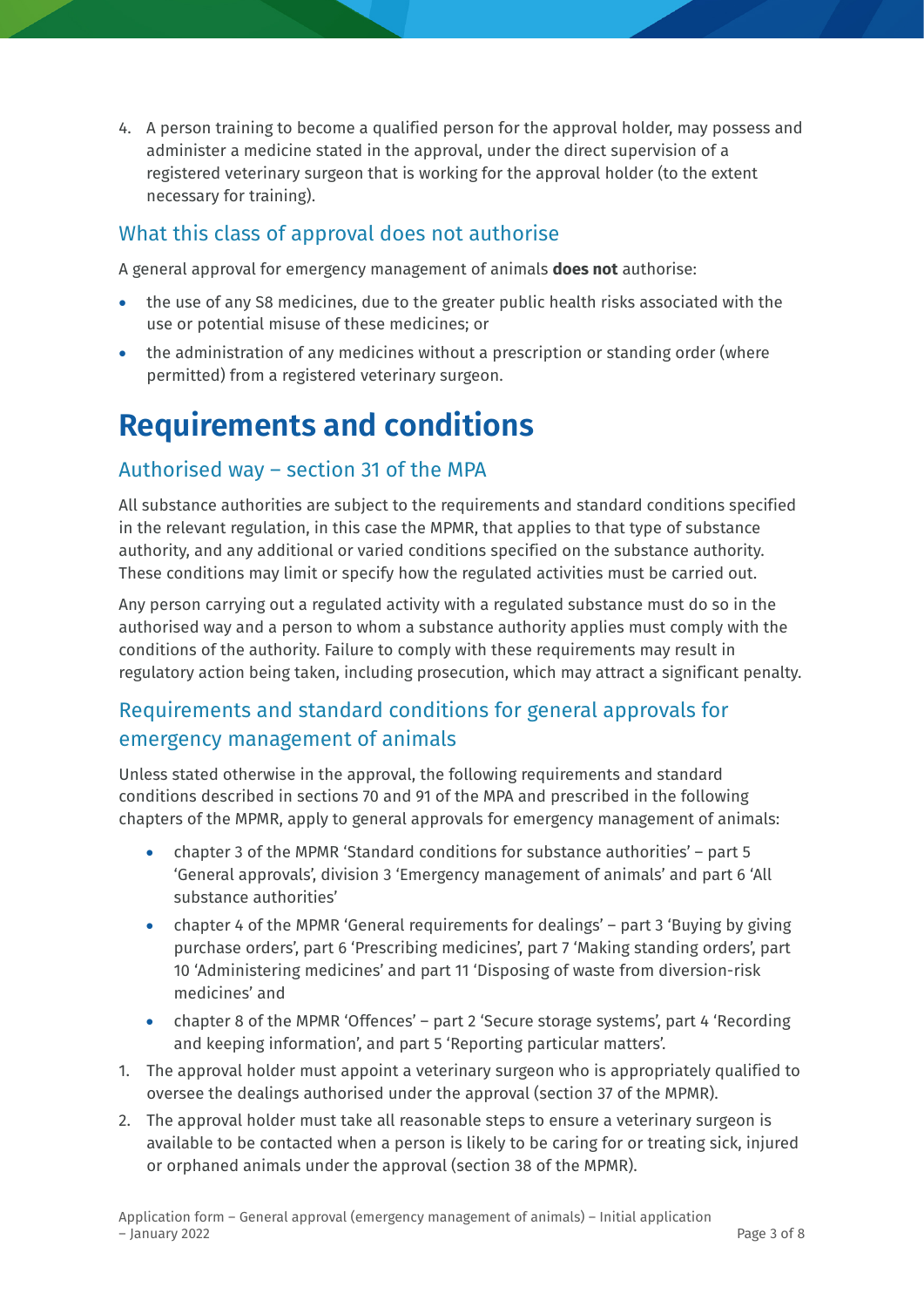- 3. For buying stock of a medicine, the general approval holder and persons acting under the approval must comply with the requirements stated in chapter 4, part 3 of the MPMR 'Buying by giving purchase orders'.
- 4. For prescribing a medicine, a veterinary surgeon working for the approval holder must comply with the requirements stated in chapter 4, part 6 of the MPMR 'Prescribing medicines'.
- 5. For making standing orders, a veterinary surgeon working for the approval holder must comply with the requirements stated in chapter 4, part 7 of the MPMR 'Making standing orders'.
- 6. For administering a medicine, a qualified person working for the approval holder must comply with the requirements stated in chapter 4, part 10 of the MPMR 'Administering medicines', including attempting to contact a prescriber in the first instance before administering a medicine on a standing order other than in urgent situations requiring immediate treatment of an animal (s107 MPMR).
- 7. For disposing of waste from a diversion-risk medicine, the approval holder and persons acting under the general approval must discard the waste by placing it under the control of a person authorised to dispose of the waste under the MPA, such as a veterinary surgeon or pharmacist, as a general approval for emergency management of animals does not authorise the disposal of diversion-risk waste (s42 of the MPA).
- 8. The approval holder and persons acting under the general approval must securely store medicines in accordance with the requirements stated in chapter 8, part 2 of the MPMR 'Secure storage systems'.
- 9. The approval holder and persons acting under the general approval must establish and maintain a medicines register, to track all the regulated activities with medicines under the substance authority until medicines are completely used or destroyed, in accordance with chapter 8, part 2, division 3 of the MPMR 'Medicines registers'.
- 10. Where an approval holder, or a person acting under the general approval, reasonably suspects a diversion-risk medicine has been lost or stolen, the holder must give notice about the incident to the chief executive of Queensland Health (or delegate) in the approved form and notify the Queensland Police Service about the incident as soon as practicable, but no later than the end of the next business day after the incident (s226 of the MPA).
- 11. The approval holder must ensure any records required to be kept under the MPA in relation to an authorised place stated in the authority are available for inspection from the place, and if the records are kept electronically, the approval holder must ensure the records for each authorised place stated in the substance authority are available for inspection from the primary place of business of the approval holder (s41 of the MPA).
- 12. Where a record must be made or kept, approval holders must take all reasonable steps to ensure (s224 of the MPMR):
	- a. the record is kept in a retrievable form, and is kept securely to ensure it cannot be altered, obscured, deleted or removed without detection; and
	- b. the record is kept for a period of two years after it is made, or for a medicine register, for two years after the last entry in the register is made.
- 13. The approval holder must give notice to the chief executive of Queensland Health (or delegate) in the approved form if any of the following changes are proposed by the approval holder (s42 of the MPMR):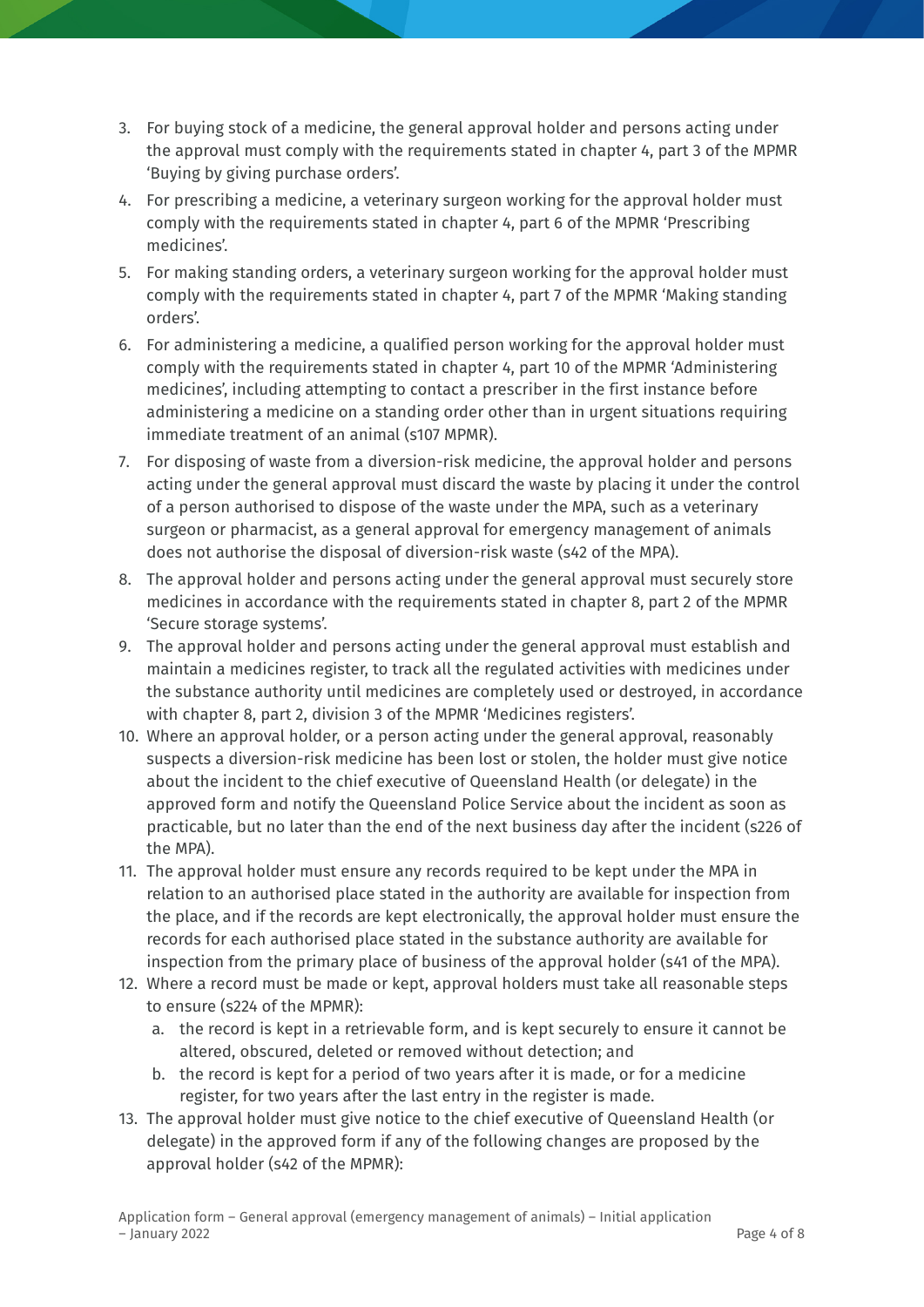- a. a change to an authorised place stated in the substance authority;
- b. a change to a relevant person stated in the substance authority (such as a medical practitioner, nurse practitioner or senior person at an authorised site); and
- c. another change to the approval holder's circumstances that substantially affects the holder's ability to comply with a condition of the substance authority.
- 14. Where the approval holder proposes to stop carrying out a dealing with a medicine under a substance authority, the holder must give the chief executive of Queensland Health (or delegate) a notice in the approved form stating the following information (s43 of the MPMR):
	- a. the day the dealing is proposed to stop;
	- b. the amount of medicines that are likely to be unused on that day, if any; and
	- c. how the approval holder proposes to deal with any unused medicines.

## Common additional conditions

Under section 70 of the MPA, a substance authority is subject to a condition (a standard condition) prescribed by regulation to apply in relation to the substance authority and any additional or changed condition decided by the chief executive of Queensland Health (or delegate).

Commonly imposed additional conditions for general approvals (emergency management of animals) are for approval holders to:

- maintain a record of all places where medicines are being stored under the approval and to notify the chief executive of Queensland Health (or delegate) of any change in these places (in the approved form); and
- notify the chief executive of Queensland Health (or delegate) of medicines usage throughout the previous 3 months (in the approved form).

Entities granted an approval should review their approval instrument carefully to ensure that any changed or additional conditions are met.

# **Information about general approvals for emergency management of animals**

## Supervision

In compliance with section 37 of the MPMR, holders of general approvals for emergency management of animals must appoint a veterinary surgeon who is appropriately qualified to oversee the activities under the approval. Supervising veterinary surgeons are required to purchase the medicines on behalf of the approval holder, give prescriptions to administer medicines and where deemed suitable, make standing orders.

Supervising veterinary surgeons are also responsible for 'credentialing' staff, i.e. that each qualified person has demonstrated (and continues to demonstrate) the necessary competence (skills and knowledge) and training to perform the tasks related to scheduled medicines that may be allocated to them by the approval holder.

Further, in compliance with section 38 of the MPMR, the holder of a general approval for emergency management of animals must take all reasonable steps to ensure that a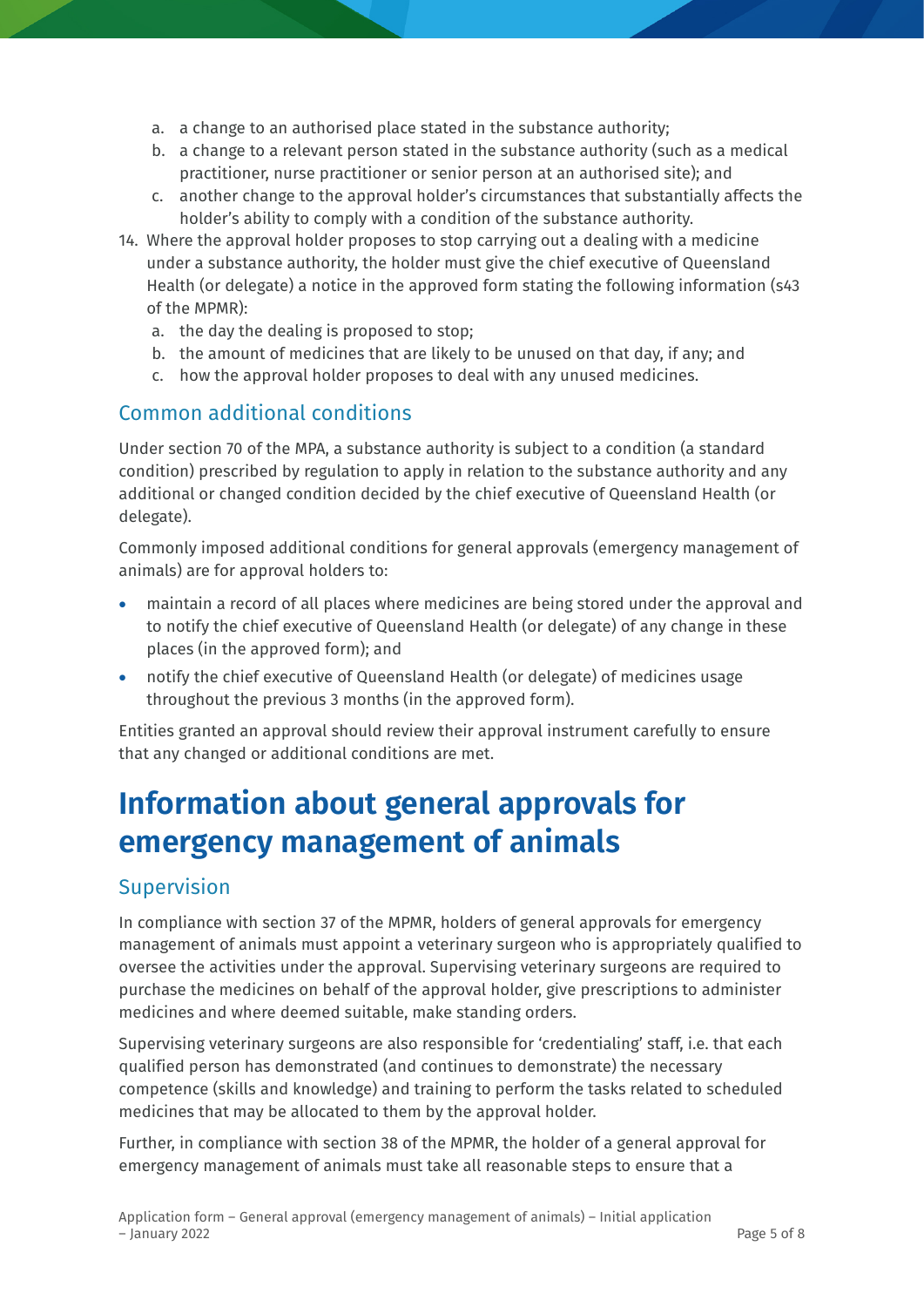supervising veterinary surgeon is available to be contacted (to provide oral prescriptions to qualified persons providing treatment under the approval) any time a person is likely to be caring for or treating sick, injured or orphaned animals under the approval.

## Qualified persons

A *qualified person*, under a general approval (emergency management of animals), is defined in schedule 16, part 3, section 5 of the MPMR as a person who has either:

(a) completed a training course approved by the chief executive of Queensland Health (or delegate) about the safe administration of medicines to animals; or

(b) skills and knowledge equivalent to the competency the person would achieve by completing the training course mentioned in (a), as stated in writing by a veterinary surgeon.

The document, *[Competency requirements for the emergency management of animals](https://www.health.qld.gov.au/__data/assets/pdf_file/0014/1111082/competency-req-emergency-mgt-animals.pdf)*, specifies the training courses approved by the chief executive of Queensland Health (or delegate) and establishes the minimum competency requirements for persons administering medicines to animals under this class of general approval.

## Pentobarbital

As an extremely dangerous drug, there are some additional controls placed on pentobarbital (lethabarb®), including that pentobarbital must be put into a locked medicine store (e.g. a chest, cupboard, refrigerator, room or vehicle cage) or an S8 safe when not in use.

In addition, barbiturates such as pentobarbital are classified as diversion-risk medicines (see schedule 2 of the MPMR). Therefore, where a general approval authorises the use of pentobarbital, approval holders and persons acting under the approval must ensure they adhere to the requirements for S4 diversion-risk medicines, including:

- removing access to waste of diversion-risk medicines;
- recording the putting in or taking out of diversion-risk medicines and waste from a medicine store under chapter 8, part 2 of the MPMR;
- reporting lost or stolen diversion-risk medicines under chapter 8, part 5 of the MPMR.

# Standing orders

As per section 104(2)(b) and schedule 16, part 2 of the MPMR, general approvals for emergency management of animals allow for the use of standing orders: a veterinary surgeon may make a standing order under an approval and a qualified person may administer a medicine on a standing order made under the approval (or on an oral prescription). Standing orders must be made by a supervising veterinary surgeon in accordance with the requirements of chapter 4, part 7 of the MPMR 'Making standing orders'.

A separate standing order is required for each medicine and each standing order must contain the information specified in section 106, such as the class of person who may administer the medicine, medical conditions to which the order applies, the circumstances in which the medicine may be administered, and the recommended dose or dose range for the circumstances.

In addition to the standard content, standing orders for general approvals for emergency management of animals must contain additional content in accordance with section 107 of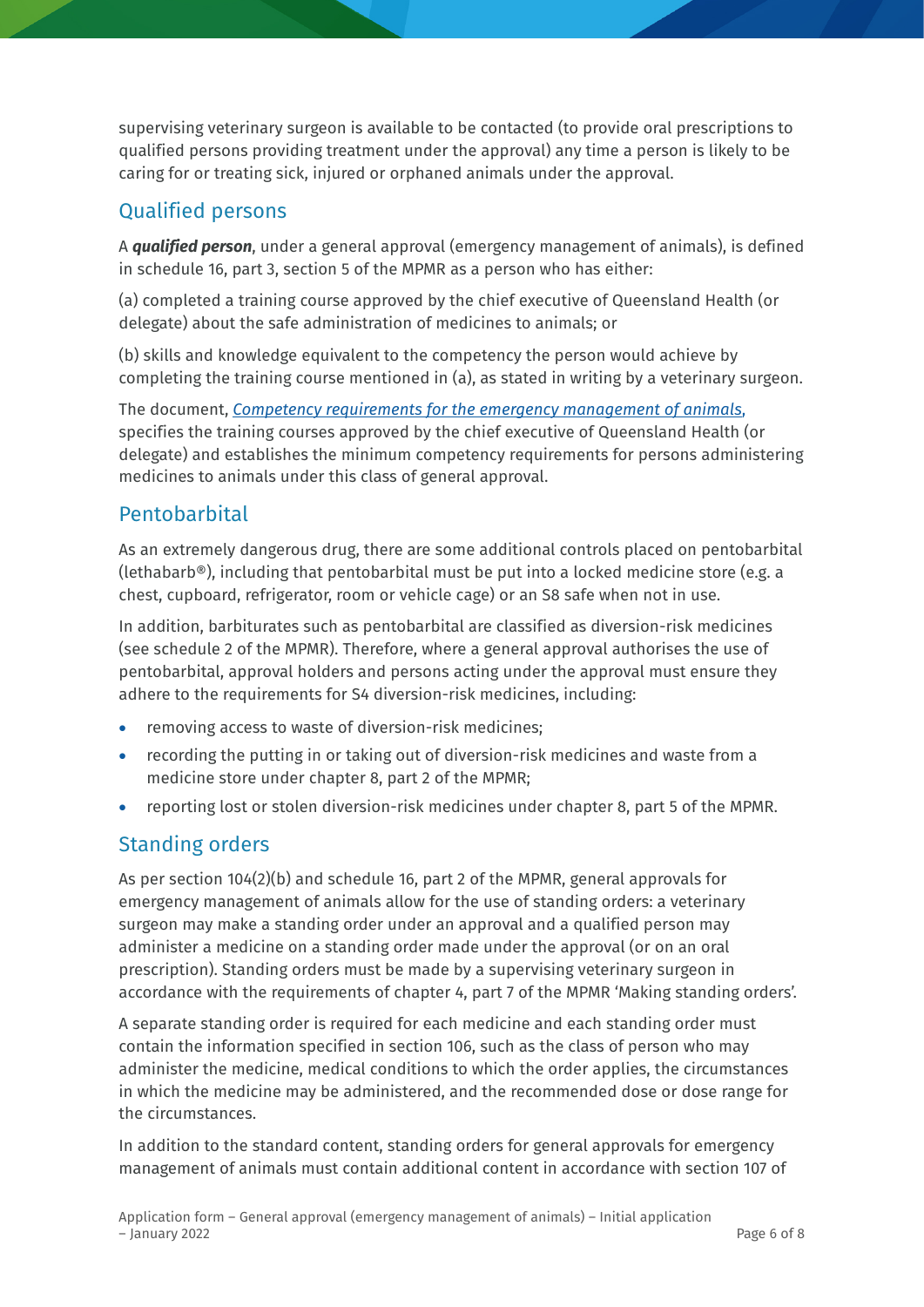the MPMR. **The veterinary surgeon must state in the standing order that a person proposing to administer a medicine under the order must first attempt to contact the veterinary surgeon (or another veterinary surgeon) before administering the medicine**, except in urgent situations requiring immediate treatment of an animal.

Standing orders must be available for any person who may administer a medicine under the order as well as the other persons mentioned in section 108 of the MPMR. As soon as practicable after administering a medicine under a standing order, the qualified person must make and keep a record of the particulars specified in section 141 of the MPMR.

## Substance management plans – chapter 4, part 2 of the MPA

A substance management plan (**SMP**) is a document setting out how known and foreseeable risks associated with any regulated activity with a regulated substance are to be managed at a regulated place (section 92 of the MPA). Applicants for general approvals for emergency management of animals must have an SMP that meets the requirements specified in section 93 of the MPA and in the *[Departmental standard: Substance management plans for medicines](https://www.health.qld.gov.au/__data/assets/pdf_file/0023/1108940/ds-substance-management-plans-medicines.pdf)* under the MPMR, detailing what governance is in place to ensure that medicines will be managed effectively. A [guideline for developing an SMP for medicines](https://www.health.qld.gov.au/__data/assets/pdf_file/0026/1110788/guide-smp-medicines.pdf) is available on the Queensland Health website.

To provide sufficient time for approval holders to comply with this new requirement, an SMP is not required until 1 year after the commencement of the MPA, i.e. 27 September 2022 (s280 MPA). Despite this, applicants should be able to demonstrate how they intend to manage and mitigate risks, by having in place appropriate procedures and protocols – as was required under the HDPR. [Read more about SMPs for medicines.](https://www.health.qld.gov.au/system-governance/licences/medicines-poisons/medicines/substance-management-plans)

## Duration of approvals

Section 69 of the MPA provides that the chief executive of Queensland Health (or delegate) determines the duration of a granted substance authority. General approvals for emergency management of animals will usually be granted for two years, but a shorter term may be granted if requested or if the chief executive of Queensland Health (or delegate) determines that a shorter period is appropriate.

## Change of name, location or circumstances

Substance authorities are not transferable across different entities. Accordingly, substance authority holders must notify Queensland Health if the authorised entity intends to change their name or ACN/ABN; change premises; or has another change in circumstances during the term of the substance authority, because this may mean that the authority is no longer valid. If the change is due to a change in ownership of the entity, or the chief executive of Queensland Health (or delegate) otherwise considers the change to be substantial, a new application will likely be required; in other circumstances, an amendment application may be required.

# **Applying for a general approval**

In determining the application, the matters described in section 76 of the MPA may be taken into consideration.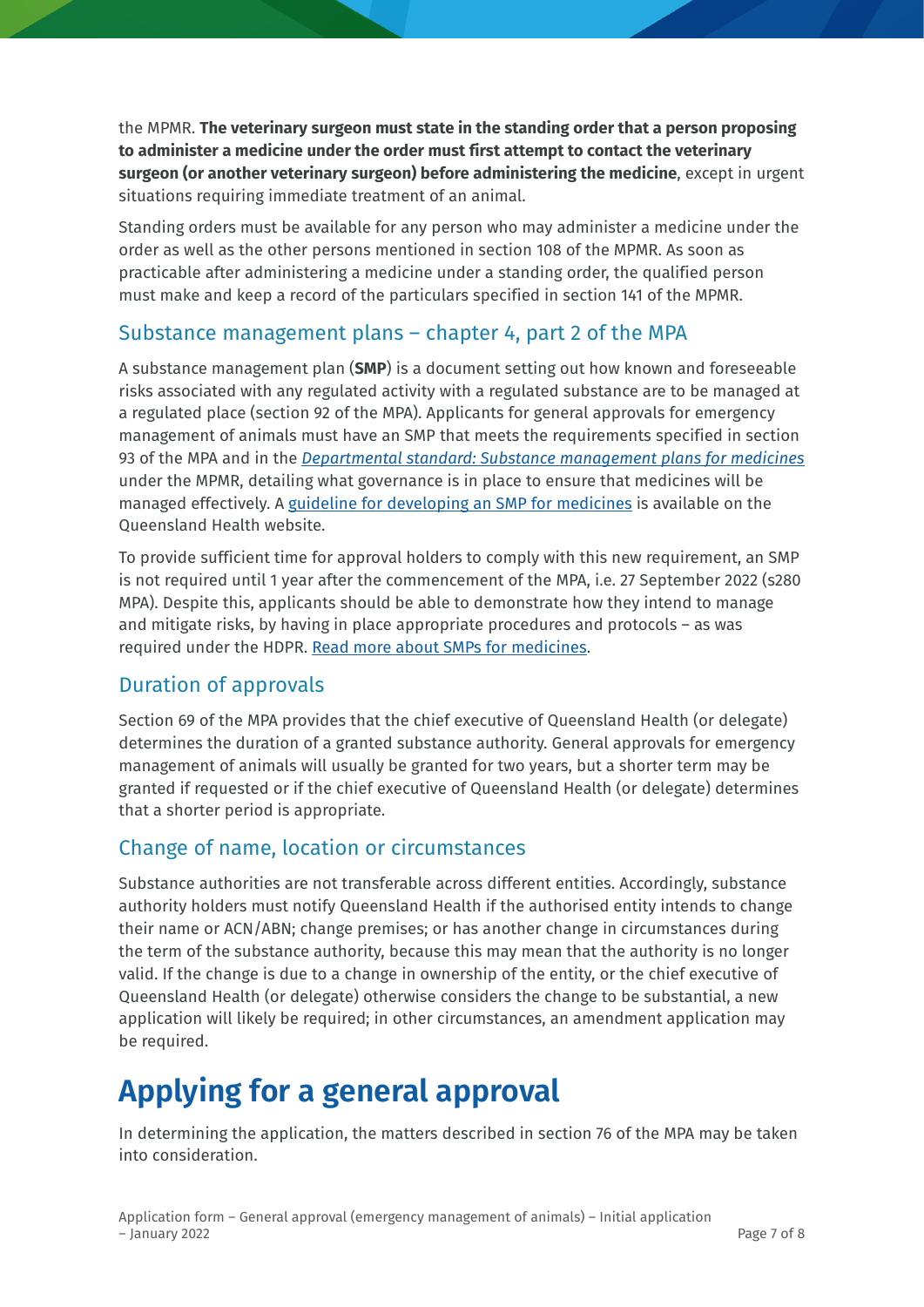Queensland Health assesses all information relevant to an application including:

- prior compliance history;
- background, skills and qualifications of persons who will be responsible for overseeing activities to be carried out or will have access to regulated substances;
- which regulated substances are to be included in the substance authority;
- proposed activities and locations where regulated substances are to be used and stored; and
- the documented governance arrangements in place relevant to the substance authority.

An inspection of the premises may also be undertaken.

All applications are assessed individually, and there is no guarantee that a substance authority will be granted to any applicant.

Under chapter 3, part 3, division 4 of the MPA, applications are decided within 90 days of the application (final consideration day – section 86 of the MPA), or the latest day the chief executive of Queensland Health (or delegate) receives information from the applicant (section 89 of the MPA), unless a later date is agreed (s88 of the MPA). Applications not decided by this time are taken to have been refused (s89(4) of the MPA).

To apply, submit via email the **attached** application form, accompanied by all supporting documents (certified where required), to:

The Chief Executive, Queensland Health c/o Healthcare Approvals and Regulation Unit (HARU) [medicines.applications@health.qld.gov.au](mailto:medicines.applications@health.qld.gov.au)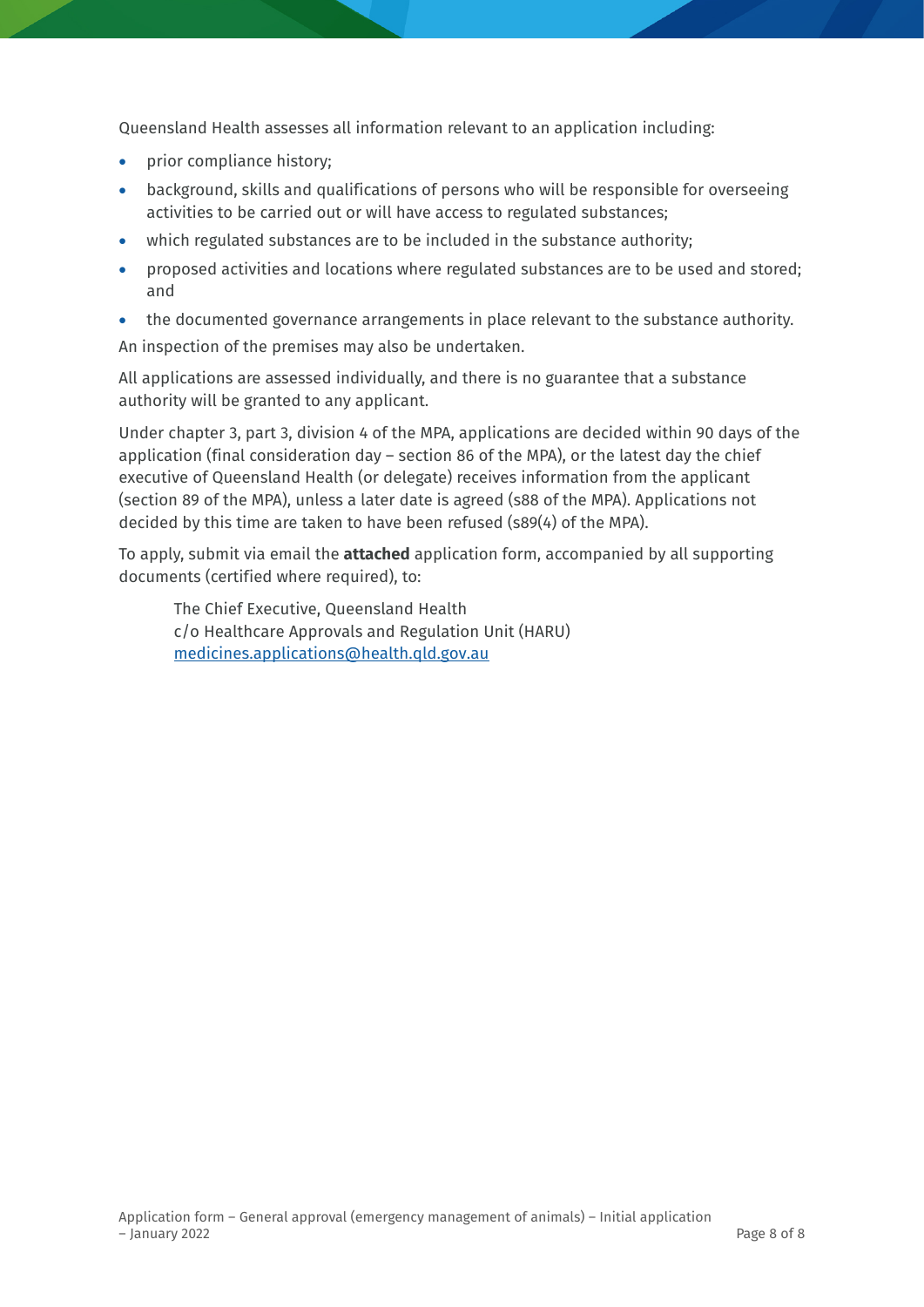

#### **MPA-75GAM Version 2:03/2022 INITIAL APPLICATION FOR A GENERAL APPROVAL (EMERGENCY MANAGEMENT OF ANIMALS)**

#### **Privacy statement – please read carefully**

Personal information collected by Queensland Health is handled in accordance with the *Information Privacy Act 2009*. Queensland Health is collecting your personal information on this form under authority of the *Medicines and Poisons Act 2019*. The information is being collected to ensure that health risks arising from the use of regulated substances are appropriately managed. All personal information will be securely stored and only accessible by Queensland Health. Your personal information will not be disclosed to any other third parties without consent unless the disclosure is authorised or required by law. For information about how Queensland Health protects your personal information or to learn about your right to access your own personal information, please see our website at [www.health.qld.gov.au/global/privacy.](http://www.health.qld.gov.au/global/privacy)

| Provide details of the legal entity (individual/organisation) seeking the approval<br>Specify type (if<br>Type of entity seeking the approval<br>another entity)<br>Name of entity (e.g. individual (surname, given names), partnership, company, incorporated association)<br><b>ACN or ACNC</b><br>Trading name<br>(if applicable)<br>(if applicable)<br>Entity phone<br>Entity email<br>Postal<br>Town/<br>P/C<br>address<br>Suburb<br>Email<br>Phone<br>Contact person<br>Attach a current company extract from the Australian Securities and Investments Commission (ASIC) (if<br>applicable)<br>Attach a copy of current registration with the Australian Charities and Not-for-profits Commission (ACNC)<br>(if applicable)<br>Section 2 - Relevant persons (S76 MPA)<br>All applications must include completed Details of relevant person forms (MPA-76) for each of the following:<br>1. (a) If the approval is to be issued to a sole trader, the applicant must complete the relevant person form.<br>(b) If the approval is to be issued to a partnership, each partner must complete the relevant person form.<br>(c) If the approval is to be issued to a body corporate, an executive officer (executive director, company<br>secretary, chief executive officer, general manager or chief financial officer) must complete the relevant<br>person form.<br>2. A senior person (the person responsible for daily operations at the site e.g. general manager/supervisor) must<br>be nominated and complete the relevant person form, where medicines are to be delivered to, and stored at, a<br>central location (e.g. primary facility). Each senior person must complete the relevant person form.<br>3. Each registered veterinary surgeon, appointed to be responsible for providing governance and oversight,<br>prescriptions/standing orders for qualified persons, and to purchase the medicines must complete the relevant<br>person form.<br>4. Each person that intends to administer medicines under the approval, including any volunteers must<br>complete the relevant person form. | Section 1 - Applicant (entity) details |  |  |  |  |  |  |  |  |
|---------------------------------------------------------------------------------------------------------------------------------------------------------------------------------------------------------------------------------------------------------------------------------------------------------------------------------------------------------------------------------------------------------------------------------------------------------------------------------------------------------------------------------------------------------------------------------------------------------------------------------------------------------------------------------------------------------------------------------------------------------------------------------------------------------------------------------------------------------------------------------------------------------------------------------------------------------------------------------------------------------------------------------------------------------------------------------------------------------------------------------------------------------------------------------------------------------------------------------------------------------------------------------------------------------------------------------------------------------------------------------------------------------------------------------------------------------------------------------------------------------------------------------------------------------------------------------------------------------------------------------------------------------------------------------------------------------------------------------------------------------------------------------------------------------------------------------------------------------------------------------------------------------------------------------------------------------------------------------------------------------------------------------------------------------------------------------------------------------------------|----------------------------------------|--|--|--|--|--|--|--|--|
|                                                                                                                                                                                                                                                                                                                                                                                                                                                                                                                                                                                                                                                                                                                                                                                                                                                                                                                                                                                                                                                                                                                                                                                                                                                                                                                                                                                                                                                                                                                                                                                                                                                                                                                                                                                                                                                                                                                                                                                                                                                                                                                     |                                        |  |  |  |  |  |  |  |  |
|                                                                                                                                                                                                                                                                                                                                                                                                                                                                                                                                                                                                                                                                                                                                                                                                                                                                                                                                                                                                                                                                                                                                                                                                                                                                                                                                                                                                                                                                                                                                                                                                                                                                                                                                                                                                                                                                                                                                                                                                                                                                                                                     |                                        |  |  |  |  |  |  |  |  |
|                                                                                                                                                                                                                                                                                                                                                                                                                                                                                                                                                                                                                                                                                                                                                                                                                                                                                                                                                                                                                                                                                                                                                                                                                                                                                                                                                                                                                                                                                                                                                                                                                                                                                                                                                                                                                                                                                                                                                                                                                                                                                                                     |                                        |  |  |  |  |  |  |  |  |
|                                                                                                                                                                                                                                                                                                                                                                                                                                                                                                                                                                                                                                                                                                                                                                                                                                                                                                                                                                                                                                                                                                                                                                                                                                                                                                                                                                                                                                                                                                                                                                                                                                                                                                                                                                                                                                                                                                                                                                                                                                                                                                                     |                                        |  |  |  |  |  |  |  |  |
|                                                                                                                                                                                                                                                                                                                                                                                                                                                                                                                                                                                                                                                                                                                                                                                                                                                                                                                                                                                                                                                                                                                                                                                                                                                                                                                                                                                                                                                                                                                                                                                                                                                                                                                                                                                                                                                                                                                                                                                                                                                                                                                     |                                        |  |  |  |  |  |  |  |  |
|                                                                                                                                                                                                                                                                                                                                                                                                                                                                                                                                                                                                                                                                                                                                                                                                                                                                                                                                                                                                                                                                                                                                                                                                                                                                                                                                                                                                                                                                                                                                                                                                                                                                                                                                                                                                                                                                                                                                                                                                                                                                                                                     |                                        |  |  |  |  |  |  |  |  |
|                                                                                                                                                                                                                                                                                                                                                                                                                                                                                                                                                                                                                                                                                                                                                                                                                                                                                                                                                                                                                                                                                                                                                                                                                                                                                                                                                                                                                                                                                                                                                                                                                                                                                                                                                                                                                                                                                                                                                                                                                                                                                                                     |                                        |  |  |  |  |  |  |  |  |
|                                                                                                                                                                                                                                                                                                                                                                                                                                                                                                                                                                                                                                                                                                                                                                                                                                                                                                                                                                                                                                                                                                                                                                                                                                                                                                                                                                                                                                                                                                                                                                                                                                                                                                                                                                                                                                                                                                                                                                                                                                                                                                                     |                                        |  |  |  |  |  |  |  |  |
|                                                                                                                                                                                                                                                                                                                                                                                                                                                                                                                                                                                                                                                                                                                                                                                                                                                                                                                                                                                                                                                                                                                                                                                                                                                                                                                                                                                                                                                                                                                                                                                                                                                                                                                                                                                                                                                                                                                                                                                                                                                                                                                     |                                        |  |  |  |  |  |  |  |  |
|                                                                                                                                                                                                                                                                                                                                                                                                                                                                                                                                                                                                                                                                                                                                                                                                                                                                                                                                                                                                                                                                                                                                                                                                                                                                                                                                                                                                                                                                                                                                                                                                                                                                                                                                                                                                                                                                                                                                                                                                                                                                                                                     |                                        |  |  |  |  |  |  |  |  |
|                                                                                                                                                                                                                                                                                                                                                                                                                                                                                                                                                                                                                                                                                                                                                                                                                                                                                                                                                                                                                                                                                                                                                                                                                                                                                                                                                                                                                                                                                                                                                                                                                                                                                                                                                                                                                                                                                                                                                                                                                                                                                                                     |                                        |  |  |  |  |  |  |  |  |
|                                                                                                                                                                                                                                                                                                                                                                                                                                                                                                                                                                                                                                                                                                                                                                                                                                                                                                                                                                                                                                                                                                                                                                                                                                                                                                                                                                                                                                                                                                                                                                                                                                                                                                                                                                                                                                                                                                                                                                                                                                                                                                                     |                                        |  |  |  |  |  |  |  |  |
|                                                                                                                                                                                                                                                                                                                                                                                                                                                                                                                                                                                                                                                                                                                                                                                                                                                                                                                                                                                                                                                                                                                                                                                                                                                                                                                                                                                                                                                                                                                                                                                                                                                                                                                                                                                                                                                                                                                                                                                                                                                                                                                     |                                        |  |  |  |  |  |  |  |  |
|                                                                                                                                                                                                                                                                                                                                                                                                                                                                                                                                                                                                                                                                                                                                                                                                                                                                                                                                                                                                                                                                                                                                                                                                                                                                                                                                                                                                                                                                                                                                                                                                                                                                                                                                                                                                                                                                                                                                                                                                                                                                                                                     |                                        |  |  |  |  |  |  |  |  |
|                                                                                                                                                                                                                                                                                                                                                                                                                                                                                                                                                                                                                                                                                                                                                                                                                                                                                                                                                                                                                                                                                                                                                                                                                                                                                                                                                                                                                                                                                                                                                                                                                                                                                                                                                                                                                                                                                                                                                                                                                                                                                                                     |                                        |  |  |  |  |  |  |  |  |
|                                                                                                                                                                                                                                                                                                                                                                                                                                                                                                                                                                                                                                                                                                                                                                                                                                                                                                                                                                                                                                                                                                                                                                                                                                                                                                                                                                                                                                                                                                                                                                                                                                                                                                                                                                                                                                                                                                                                                                                                                                                                                                                     |                                        |  |  |  |  |  |  |  |  |
| Attach completed details of relevant person forms for each person relevant to this application                                                                                                                                                                                                                                                                                                                                                                                                                                                                                                                                                                                                                                                                                                                                                                                                                                                                                                                                                                                                                                                                                                                                                                                                                                                                                                                                                                                                                                                                                                                                                                                                                                                                                                                                                                                                                                                                                                                                                                                                                      |                                        |  |  |  |  |  |  |  |  |
| Section 3 – Locations where medicines are to be stored in preparation for use                                                                                                                                                                                                                                                                                                                                                                                                                                                                                                                                                                                                                                                                                                                                                                                                                                                                                                                                                                                                                                                                                                                                                                                                                                                                                                                                                                                                                                                                                                                                                                                                                                                                                                                                                                                                                                                                                                                                                                                                                                       |                                        |  |  |  |  |  |  |  |  |
| Provide details of the proposed locations/field sites where medicines are to be stored in preparation for providing emergency<br>treatment or care to animals. If medicines are to be delivered and stored centrally (e.g. at the organisation's premises/facility),<br>provide these details in section 4. To include additional locations, please attach further details.                                                                                                                                                                                                                                                                                                                                                                                                                                                                                                                                                                                                                                                                                                                                                                                                                                                                                                                                                                                                                                                                                                                                                                                                                                                                                                                                                                                                                                                                                                                                                                                                                                                                                                                                         |                                        |  |  |  |  |  |  |  |  |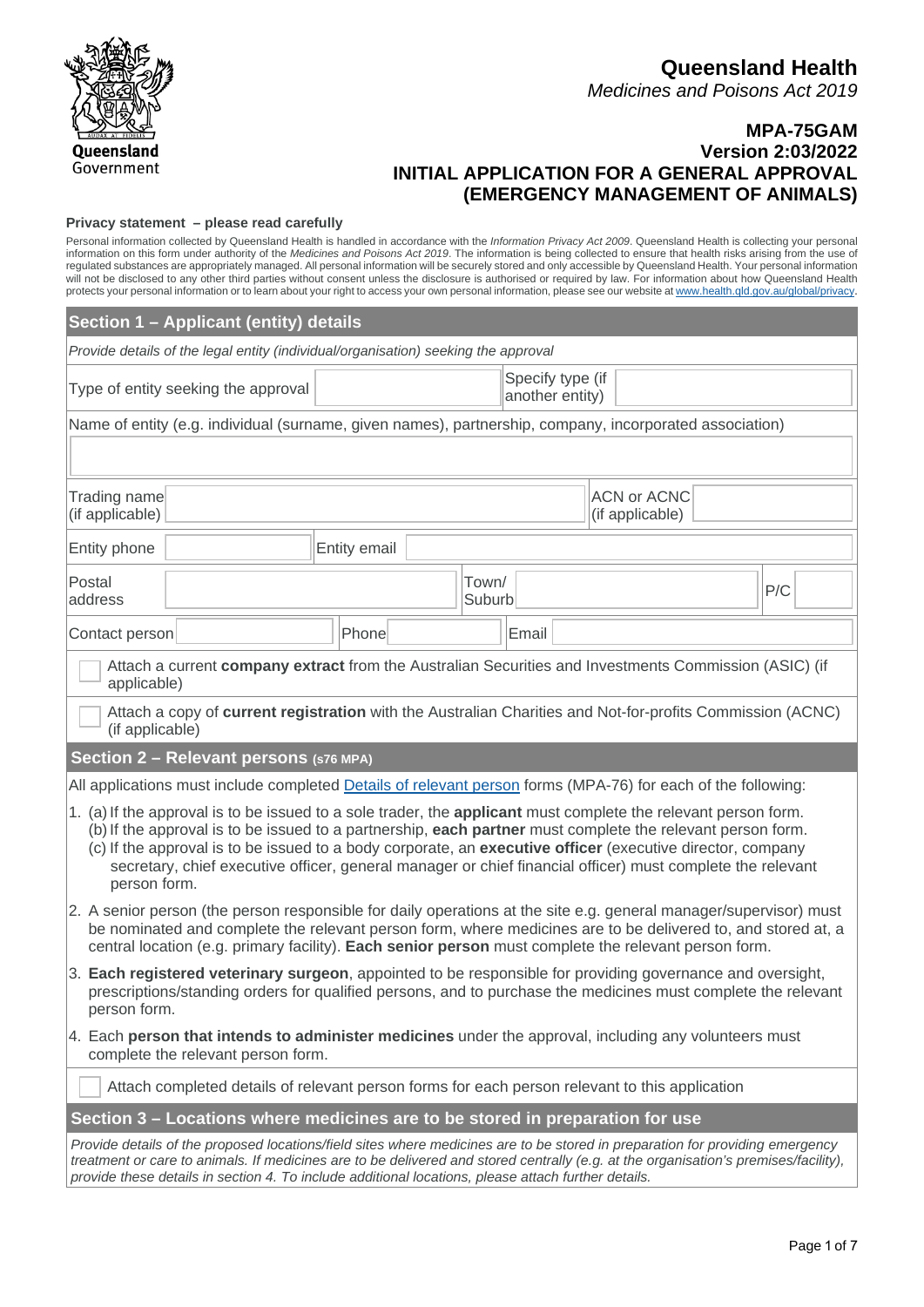**Queensland Health**

*Medicines and Poisons Act 2019*



| <b>Location 1</b>                                                                                        |                 |       |  |             |                       |  |  |
|----------------------------------------------------------------------------------------------------------|-----------------|-------|--|-------------|-----------------------|--|--|
| Premises                                                                                                 |                 |       |  | Residential |                       |  |  |
| Name                                                                                                     |                 |       |  |             | Commercial/industrial |  |  |
| <b>Street</b><br>Address                                                                                 | Town<br>/Suburb |       |  | P/C         |                       |  |  |
| Phone<br>Contact person                                                                                  |                 | Email |  |             |                       |  |  |
| Description of emergency management of animals to be provided at/from this location including days/times |                 |       |  |             |                       |  |  |
|                                                                                                          |                 |       |  |             |                       |  |  |
| Nature of storage (details of room, receptacle etc.)                                                     |                 |       |  |             |                       |  |  |
|                                                                                                          |                 |       |  |             |                       |  |  |
| Control of access (details of safe, keyholders etc.)                                                     |                 |       |  |             |                       |  |  |
|                                                                                                          |                 |       |  |             |                       |  |  |
|                                                                                                          |                 |       |  |             |                       |  |  |
|                                                                                                          |                 |       |  |             |                       |  |  |
| Does the storage at this location meet the requirements of s198 of the MPMR?                             |                 |       |  | Yes         | <b>No</b>             |  |  |
| <b>Location 2</b>                                                                                        |                 |       |  |             |                       |  |  |
| Premises                                                                                                 |                 |       |  | Residential |                       |  |  |
| Name                                                                                                     |                 |       |  |             | Commercial/industrial |  |  |
| <b>Street</b><br>Address                                                                                 | Town<br>/Suburb |       |  | P/C         |                       |  |  |
| Phone<br>Contact person                                                                                  |                 | Email |  |             |                       |  |  |
| Description of emergency management of animals to be provided at/from this location including days/times |                 |       |  |             |                       |  |  |
|                                                                                                          |                 |       |  |             |                       |  |  |
|                                                                                                          |                 |       |  |             |                       |  |  |
| Nature of storage (details of room, receptacle etc.)                                                     |                 |       |  |             |                       |  |  |
|                                                                                                          |                 |       |  |             |                       |  |  |
| Control of access (details of safe, keyholders etc.)                                                     |                 |       |  |             |                       |  |  |
|                                                                                                          |                 |       |  |             |                       |  |  |
|                                                                                                          |                 |       |  |             |                       |  |  |
|                                                                                                          |                 |       |  |             |                       |  |  |
| Does the storage at this location meet the requirements of s198 of the MPMR?                             |                 |       |  | Yes         | No                    |  |  |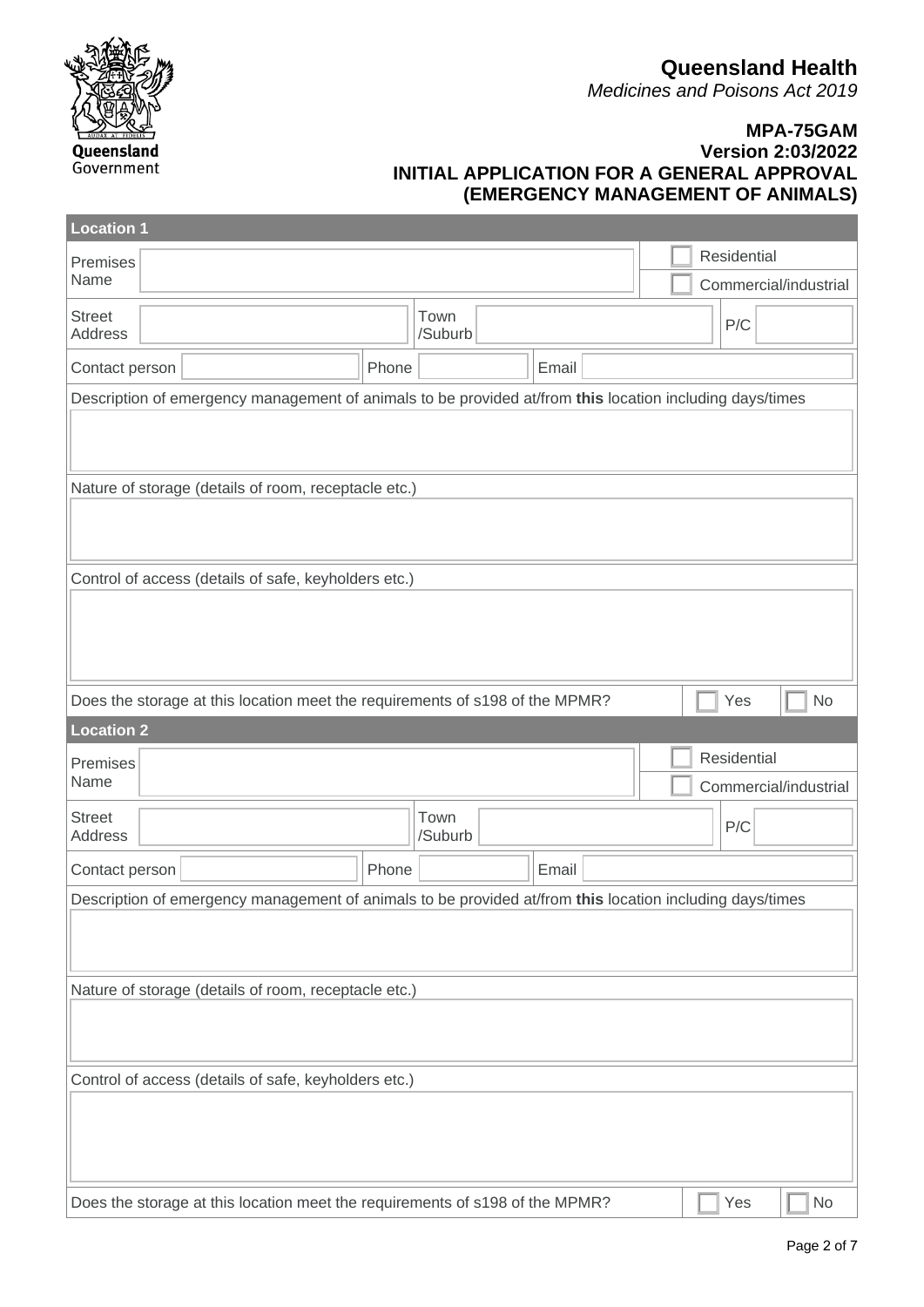**Queensland Health**

*Medicines and Poisons Act 2019*



| <b>Location 3</b>                                                                                        |       |                 |       |  |                       |           |  |
|----------------------------------------------------------------------------------------------------------|-------|-----------------|-------|--|-----------------------|-----------|--|
| Premises                                                                                                 |       |                 |       |  | Residential           |           |  |
| Name                                                                                                     |       |                 |       |  | Commercial/industrial |           |  |
| <b>Street</b><br><b>Address</b>                                                                          |       | Town<br>/Suburb |       |  | P/C                   |           |  |
| Contact person                                                                                           | Phone |                 | Email |  |                       |           |  |
| Description of emergency management of animals to be provided at/from this location including days/times |       |                 |       |  |                       |           |  |
|                                                                                                          |       |                 |       |  |                       |           |  |
| Nature of storage (details of room, receptacle etc.)                                                     |       |                 |       |  |                       |           |  |
|                                                                                                          |       |                 |       |  |                       |           |  |
| Control of access (details of safe, keyholders etc.)                                                     |       |                 |       |  |                       |           |  |
|                                                                                                          |       |                 |       |  |                       |           |  |
|                                                                                                          |       |                 |       |  |                       |           |  |
|                                                                                                          |       |                 |       |  |                       |           |  |
| Does the storage at this location meet the requirements of s198 of the MPMR?                             |       |                 |       |  | Yes                   | <b>No</b> |  |
| <b>Location 4</b>                                                                                        |       |                 |       |  |                       |           |  |
| Premises                                                                                                 |       |                 |       |  | Residential           |           |  |
| Name                                                                                                     |       |                 |       |  | Commercial/industrial |           |  |
| <b>Street</b>                                                                                            |       | Town<br>/Suburb |       |  | P/C                   |           |  |
| Address                                                                                                  |       |                 |       |  |                       |           |  |
| Contact person                                                                                           | Phone |                 | Email |  |                       |           |  |
| Description of emergency management of animals to be provided at/from this location including days/times |       |                 |       |  |                       |           |  |
|                                                                                                          |       |                 |       |  |                       |           |  |
| Nature of storage (details of room, receptacle etc.)                                                     |       |                 |       |  |                       |           |  |
|                                                                                                          |       |                 |       |  |                       |           |  |
|                                                                                                          |       |                 |       |  |                       |           |  |
| Control of access (details of safe, keyholders etc.)                                                     |       |                 |       |  |                       |           |  |
|                                                                                                          |       |                 |       |  |                       |           |  |
|                                                                                                          |       |                 |       |  |                       |           |  |
|                                                                                                          |       |                 |       |  |                       |           |  |
| Does the storage at this location meet the requirements of s198 of the MPMR?                             |       |                 |       |  | Yes                   | <b>No</b> |  |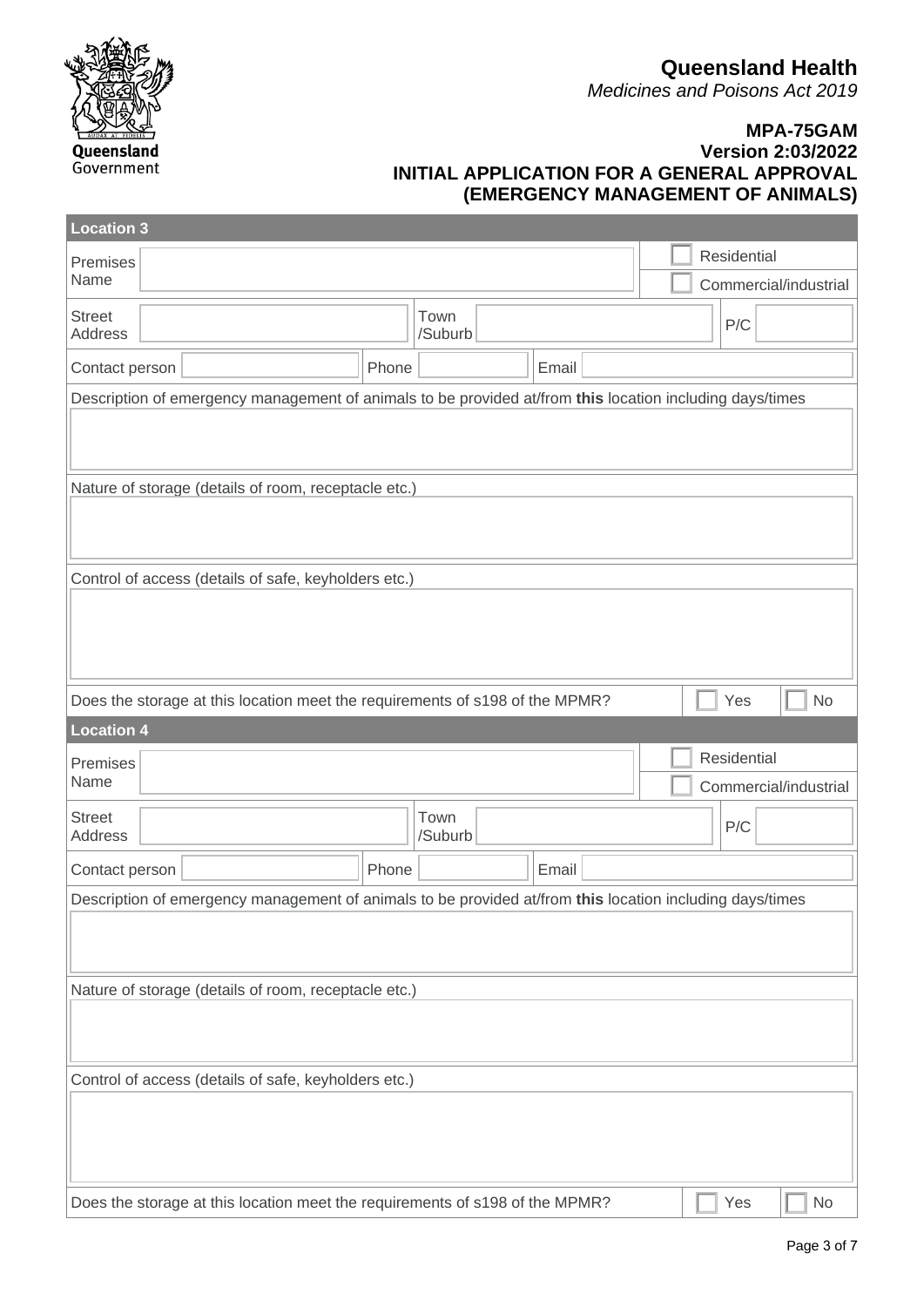**Queensland Health**

*Medicines and Poisons Act 2019*



| <b>Location 5</b>                                    |                                                                                                          |       |                 |  |       |  |  |                       |           |
|------------------------------------------------------|----------------------------------------------------------------------------------------------------------|-------|-----------------|--|-------|--|--|-----------------------|-----------|
| Premises                                             |                                                                                                          |       |                 |  |       |  |  | Residential           |           |
| Name                                                 |                                                                                                          |       |                 |  |       |  |  | Commercial/industrial |           |
| <b>Street</b><br><b>Address</b>                      |                                                                                                          |       | Town<br>/Suburb |  |       |  |  | P/C                   |           |
| Contact person                                       |                                                                                                          | Phone |                 |  | Email |  |  |                       |           |
|                                                      | Description of emergency management of animals to be provided at/from this location including days/times |       |                 |  |       |  |  |                       |           |
|                                                      |                                                                                                          |       |                 |  |       |  |  |                       |           |
|                                                      | Nature of storage (details of room, receptacle etc.)                                                     |       |                 |  |       |  |  |                       |           |
|                                                      |                                                                                                          |       |                 |  |       |  |  |                       |           |
|                                                      | Control of access (details of safe, keyholders etc.)                                                     |       |                 |  |       |  |  |                       |           |
|                                                      |                                                                                                          |       |                 |  |       |  |  |                       |           |
|                                                      |                                                                                                          |       |                 |  |       |  |  |                       |           |
|                                                      |                                                                                                          |       |                 |  |       |  |  |                       |           |
|                                                      | Does the storage at this location meet the requirements of s198 of the MPMR?                             |       |                 |  |       |  |  | Yes                   | <b>No</b> |
| <b>Location 6</b>                                    |                                                                                                          |       |                 |  |       |  |  |                       |           |
| Premises                                             |                                                                                                          |       |                 |  |       |  |  | Residential           |           |
| Name                                                 |                                                                                                          |       |                 |  |       |  |  | Commercial/industrial |           |
| <b>Street</b><br><b>Address</b>                      |                                                                                                          |       | Town<br>/Suburb |  |       |  |  | P/C                   |           |
| Contact person                                       |                                                                                                          | Phone |                 |  | Email |  |  |                       |           |
|                                                      | Description of emergency management of animals to be provided at/from this location including days/times |       |                 |  |       |  |  |                       |           |
|                                                      |                                                                                                          |       |                 |  |       |  |  |                       |           |
|                                                      |                                                                                                          |       |                 |  |       |  |  |                       |           |
| Nature of storage (details of room, receptacle etc.) |                                                                                                          |       |                 |  |       |  |  |                       |           |
|                                                      |                                                                                                          |       |                 |  |       |  |  |                       |           |
|                                                      |                                                                                                          |       |                 |  |       |  |  |                       |           |
| Control of access (details of safe, keyholders etc.) |                                                                                                          |       |                 |  |       |  |  |                       |           |
|                                                      |                                                                                                          |       |                 |  |       |  |  |                       |           |
|                                                      |                                                                                                          |       |                 |  |       |  |  |                       |           |
|                                                      |                                                                                                          |       |                 |  |       |  |  |                       |           |
|                                                      | Does the storage at this location meet the requirements of s198 of the MPMR?                             |       |                 |  |       |  |  | Yes                   | <b>No</b> |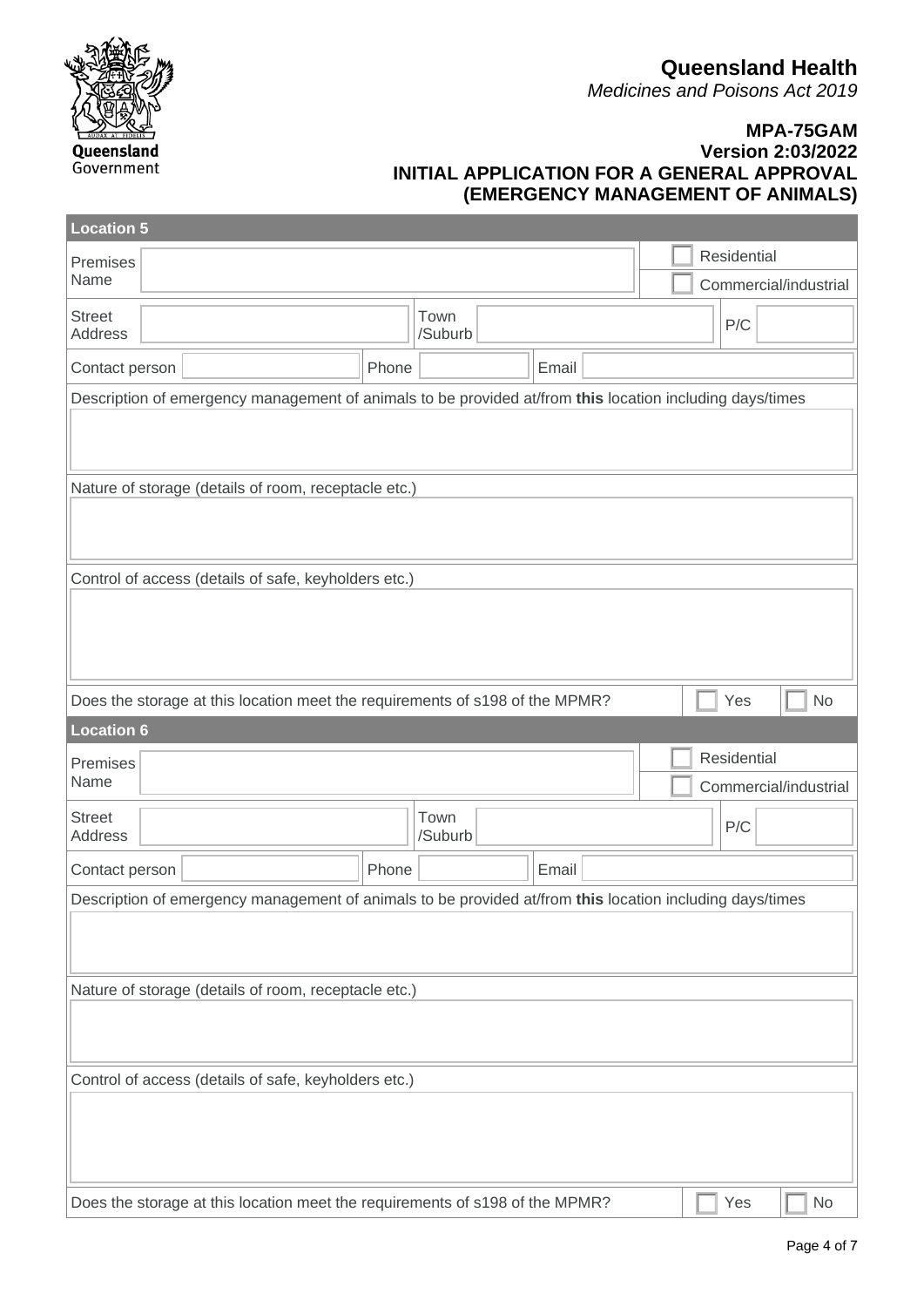| <b>Queensland Health</b>              |  |
|---------------------------------------|--|
| <b>Medicines and Poisons Act 2019</b> |  |

|                                                                                                                                                                                                                                                                                                                                                                                                         |       | Section 4 - Premises where medicines are to be stored |       |  |                       |  |  |
|---------------------------------------------------------------------------------------------------------------------------------------------------------------------------------------------------------------------------------------------------------------------------------------------------------------------------------------------------------------------------------------------------------|-------|-------------------------------------------------------|-------|--|-----------------------|--|--|
| If medicines are to be delivered and stored centrally (e.g. at the organisation's premises/facility), provide details of the physical<br>address and storage in this section. Do not include details for field locations where individuals will store medicines off-site in<br>preparation for use; this information is provided in Section 3. To include additional locations, attach further details. |       |                                                       |       |  |                       |  |  |
| <b>Central storage location 1</b>                                                                                                                                                                                                                                                                                                                                                                       |       |                                                       |       |  |                       |  |  |
| Do not repeat storage details for locations/sites already provided in section 3.                                                                                                                                                                                                                                                                                                                        |       |                                                       |       |  |                       |  |  |
| Premises<br>Name                                                                                                                                                                                                                                                                                                                                                                                        |       |                                                       |       |  | Residential           |  |  |
|                                                                                                                                                                                                                                                                                                                                                                                                         |       |                                                       |       |  | Commercial/industrial |  |  |
| <b>Street</b><br><b>Address</b>                                                                                                                                                                                                                                                                                                                                                                         |       | Town<br>/Suburb                                       |       |  | P/C                   |  |  |
| Contact person                                                                                                                                                                                                                                                                                                                                                                                          | Phone |                                                       | Email |  |                       |  |  |
| Storage location (e.g. building/room number)                                                                                                                                                                                                                                                                                                                                                            |       |                                                       |       |  |                       |  |  |
|                                                                                                                                                                                                                                                                                                                                                                                                         |       |                                                       |       |  |                       |  |  |
| Nature of storage (details of room, receptacle etc.)                                                                                                                                                                                                                                                                                                                                                    |       |                                                       |       |  |                       |  |  |
|                                                                                                                                                                                                                                                                                                                                                                                                         |       |                                                       |       |  |                       |  |  |
|                                                                                                                                                                                                                                                                                                                                                                                                         |       |                                                       |       |  |                       |  |  |
| Control of access (details of safe, keyholders etc.)                                                                                                                                                                                                                                                                                                                                                    |       |                                                       |       |  |                       |  |  |
|                                                                                                                                                                                                                                                                                                                                                                                                         |       |                                                       |       |  |                       |  |  |
|                                                                                                                                                                                                                                                                                                                                                                                                         |       |                                                       |       |  |                       |  |  |
|                                                                                                                                                                                                                                                                                                                                                                                                         |       |                                                       |       |  |                       |  |  |
| <b>Central storage location 2</b>                                                                                                                                                                                                                                                                                                                                                                       |       |                                                       |       |  |                       |  |  |
| Premises                                                                                                                                                                                                                                                                                                                                                                                                |       |                                                       |       |  | Residential           |  |  |
| Name                                                                                                                                                                                                                                                                                                                                                                                                    |       |                                                       |       |  |                       |  |  |
|                                                                                                                                                                                                                                                                                                                                                                                                         |       |                                                       |       |  | Commercial/industrial |  |  |
| <b>Street</b><br><b>Address</b>                                                                                                                                                                                                                                                                                                                                                                         |       | Town<br>/Suburb                                       |       |  | P/C                   |  |  |
| Contact person                                                                                                                                                                                                                                                                                                                                                                                          | Phone |                                                       | Email |  |                       |  |  |
| Storage location (e.g. building/room number)                                                                                                                                                                                                                                                                                                                                                            |       |                                                       |       |  |                       |  |  |
|                                                                                                                                                                                                                                                                                                                                                                                                         |       |                                                       |       |  |                       |  |  |
|                                                                                                                                                                                                                                                                                                                                                                                                         |       |                                                       |       |  |                       |  |  |
| Nature of storage (details of room, receptacle etc.)                                                                                                                                                                                                                                                                                                                                                    |       |                                                       |       |  |                       |  |  |
|                                                                                                                                                                                                                                                                                                                                                                                                         |       |                                                       |       |  |                       |  |  |
|                                                                                                                                                                                                                                                                                                                                                                                                         |       |                                                       |       |  |                       |  |  |
| Control of access (details of safe, keyholders etc.)                                                                                                                                                                                                                                                                                                                                                    |       |                                                       |       |  |                       |  |  |
|                                                                                                                                                                                                                                                                                                                                                                                                         |       |                                                       |       |  |                       |  |  |
|                                                                                                                                                                                                                                                                                                                                                                                                         |       |                                                       |       |  |                       |  |  |

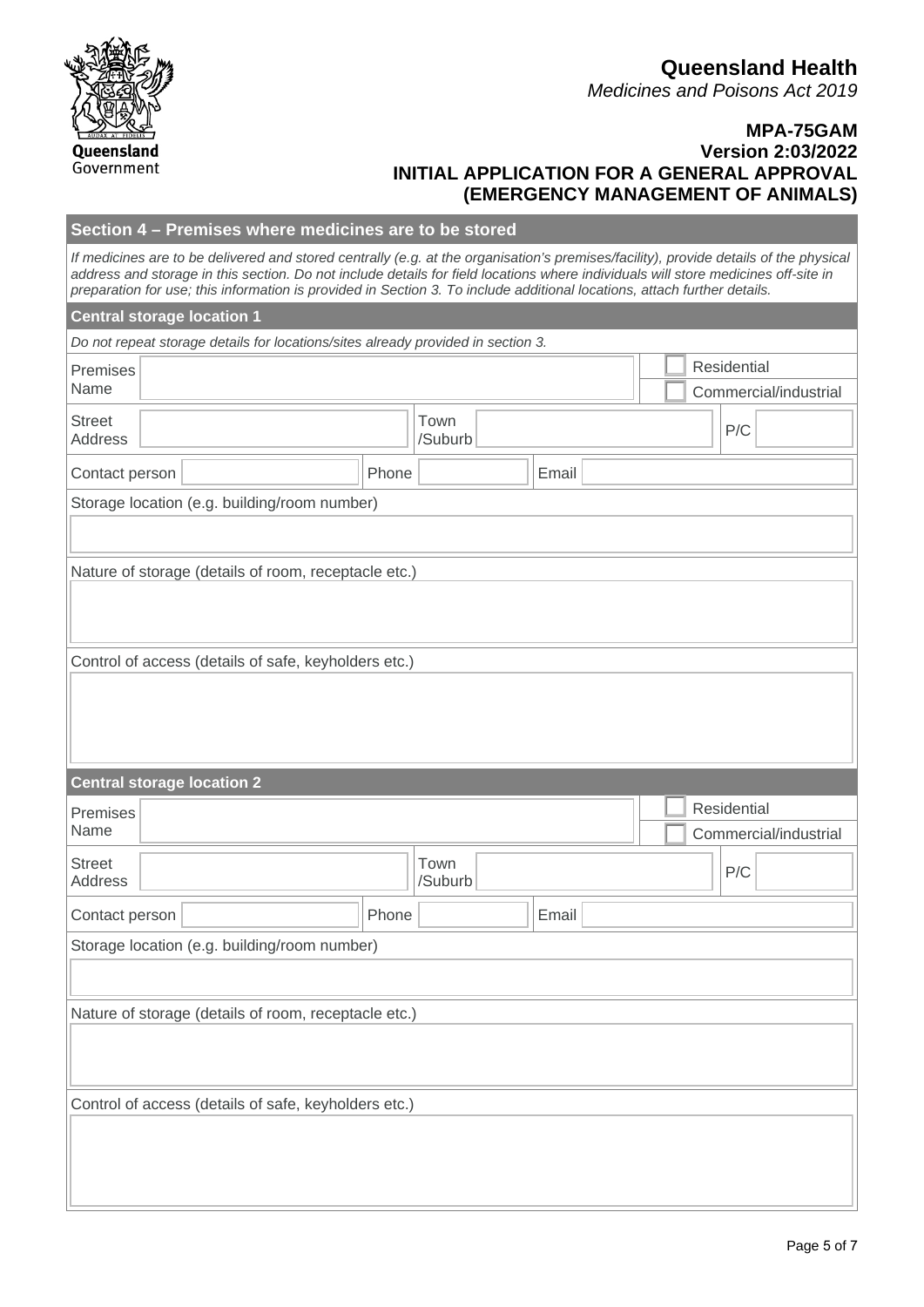**Queensland Health** *Medicines and Poisons Act 2019*

### **MPA-75GAM Version 2:03/2022 INITIAL APPLICATION FOR A GENERAL APPROVAL (EMERGENCY MANAGEMENT OF ANIMALS)**

| Section 5 – Medicines proposed to be used under this approval                                                                                                                                                                                                                                                                                                                                                                                                                                                                |                                                                                                   |  |                        |  |     |    |  |  |  |
|------------------------------------------------------------------------------------------------------------------------------------------------------------------------------------------------------------------------------------------------------------------------------------------------------------------------------------------------------------------------------------------------------------------------------------------------------------------------------------------------------------------------------|---------------------------------------------------------------------------------------------------|--|------------------------|--|-----|----|--|--|--|
| The medicines that may be authorised for a general approval for emergency management of animals are listed below.                                                                                                                                                                                                                                                                                                                                                                                                            |                                                                                                   |  |                        |  |     |    |  |  |  |
| Select which medicines are sought for this approval:                                                                                                                                                                                                                                                                                                                                                                                                                                                                         |                                                                                                   |  |                        |  |     |    |  |  |  |
| Alphaxalone                                                                                                                                                                                                                                                                                                                                                                                                                                                                                                                  |                                                                                                   |  | Zolazapam / Tiletamine |  |     |    |  |  |  |
| Acepromazine<br>Xylazine                                                                                                                                                                                                                                                                                                                                                                                                                                                                                                     |                                                                                                   |  |                        |  |     |    |  |  |  |
| Pentobarbital                                                                                                                                                                                                                                                                                                                                                                                                                                                                                                                |                                                                                                   |  |                        |  |     |    |  |  |  |
| Section 6 - Substance management plan (s93 MPA, Chapter 6 and Schedule 17 MPMR)                                                                                                                                                                                                                                                                                                                                                                                                                                              |                                                                                                   |  |                        |  |     |    |  |  |  |
| The holder of a general approval for emergency management of animals, must make a substance management<br>plan before any regulated activity happens with a regulated substance at, or in connection with, a regulated place<br>(e.g. an authorised location stated in the approval), unless the person has a reasonable excuse.                                                                                                                                                                                             |                                                                                                   |  |                        |  |     |    |  |  |  |
| The substance management plan must:<br>state the following:<br>the day the plan starts;<br>$\circ$<br>the location of the place;<br>$\circ$<br>the regulated activities and regulated substances to which the plan applies;<br>$\circ$<br>the persons (staff) to whom the plan applies; and<br>$\circ$<br>address the matters specified in the Departmental standard: 'Substance management plans for<br>medicines' under the MPMR; and<br>be written in a way that is likely to be easily understood by staff.<br>$\bullet$ |                                                                                                   |  |                        |  |     |    |  |  |  |
| The approval holder (as 'relevant person') must ensure the substance management plan:<br>$\bullet$                                                                                                                                                                                                                                                                                                                                                                                                                           | is made available to staff when it is made; and<br>is reviewed at the time specified in the MPMR. |  |                        |  |     |    |  |  |  |
| NOTE: A SUBSTANCE MANAGEMENT PLAN IS NOT REQUIRED UNTIL 27 SEPTEMBER 2022 (s280 MPA)                                                                                                                                                                                                                                                                                                                                                                                                                                         |                                                                                                   |  |                        |  |     |    |  |  |  |
| Have you prepared a substance management plan that meets the criteria above and the<br>Departmental standard: 'Substance management plans for medicines' of the MPMR?                                                                                                                                                                                                                                                                                                                                                        |                                                                                                   |  |                        |  | Yes | No |  |  |  |
| Section 7 - Standing orders (ss102-108 MPMR)                                                                                                                                                                                                                                                                                                                                                                                                                                                                                 |                                                                                                   |  |                        |  |     |    |  |  |  |
| Do you intend to use standing orders (similar to veterinary protocols required under the<br>No<br>Yes<br>HDPR) under this general approval?                                                                                                                                                                                                                                                                                                                                                                                  |                                                                                                   |  |                        |  |     |    |  |  |  |
| If yes, do all standing orders meet the criteria set out in Chapter 4, Part 7 of the MPMR<br>$\exists$ Yes<br>(in particular sections 106 and 107 of the MPMR including the requirement that each<br>  No<br>standing order is made and signed by a veterinary surgeon)?                                                                                                                                                                                                                                                     |                                                                                                   |  |                        |  |     |    |  |  |  |
| Section $8$ – Duration of the substance authority (s69 MPA)                                                                                                                                                                                                                                                                                                                                                                                                                                                                  |                                                                                                   |  |                        |  |     |    |  |  |  |
| General approvals for emergency management of animals may be issued for up to two years, but a shorter term<br>may be requested/granted.                                                                                                                                                                                                                                                                                                                                                                                     |                                                                                                   |  |                        |  |     |    |  |  |  |
| Please specify the term of approval sought:                                                                                                                                                                                                                                                                                                                                                                                                                                                                                  |                                                                                                   |  |                        |  |     |    |  |  |  |
| Another term, please specify<br>1 year<br>2 years                                                                                                                                                                                                                                                                                                                                                                                                                                                                            |                                                                                                   |  |                        |  |     |    |  |  |  |

Queensland Government